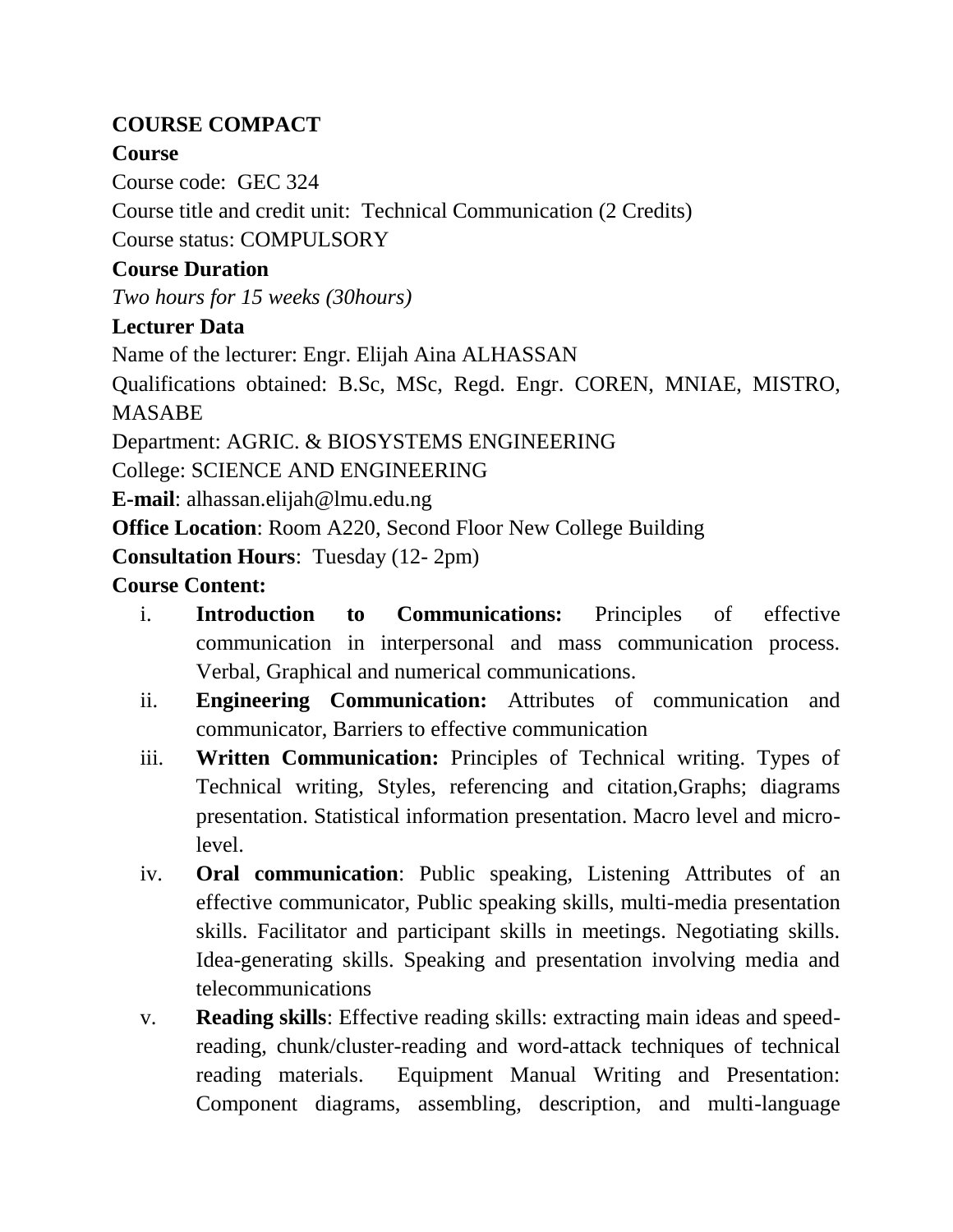presentation. Basic troubleshooting information, and technical support information. Marketing strategy.

#### **Course Description:**

This course would enable the students to have foundational knowledge of communication and specifically Technical or Engineering communication. Written and Oral communication, Styles in Technical writing, Types of Technical reports, Key elements of a technical report. Systems of Referencing and citation of sources, Graphs and diagrams presentation. Statistical information presentation. Macro level and micro-level, etc.

#### **Course Justification**

All disciplines have terms, modes of writing and communication commonly used by its professional, Technical or Engineering is not an exception to this rather general rule. The study of Communication and especially Technical communication is therefore an essential ingredient in the curriculum of all institutions, since the end point of all instructions is for the trainee to be able to transmit the acquired knowledge and skill to others either orally or in written form.

A thorough knowledge of the modes, skills required and the accepted format of presentation is essential. In Technical / Engineering education the modes of transmitting and presenting information are peculiar to the discipline. This course will involve the study of principles of effective communication, Oral and written, principles of Technical writing, types of Technical reports and the essential elements of a Technical report. Citations and Referencing would be emphasized to avoid plagiarism.

#### **Course objectives**

At the end of this course, students would be able to:

- (i) Distinguish and recognize the methods of Communication.
- (ii) Understand Engineering communication as an essential art in Technical education.
- (iii) Understand Poor communication and barriers to effective communication.
- (iv) Know the basic principles of effective Technical writing.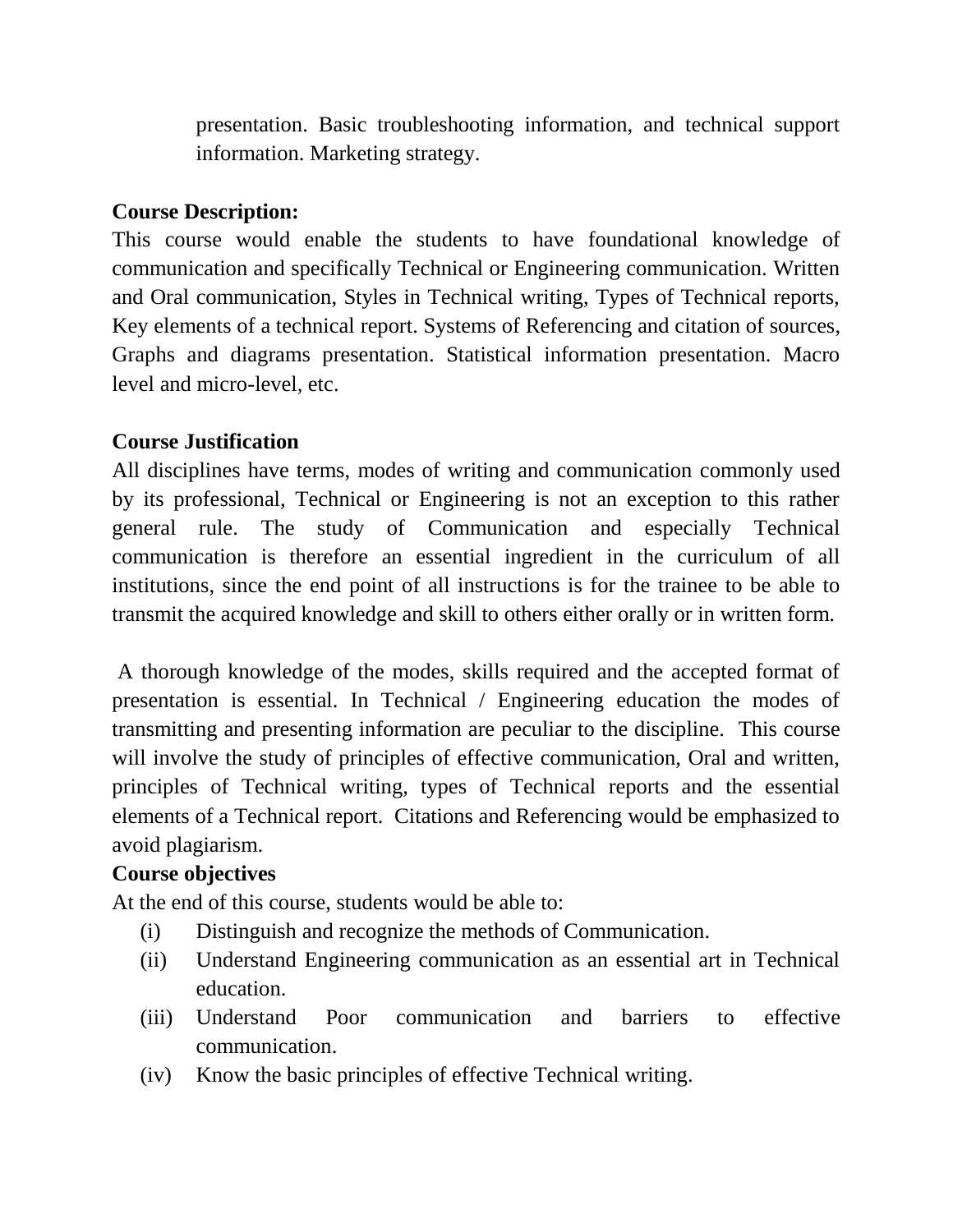- (v) Know the main types of Technical reports and the key elements of each type.
- (vi) Understand citation, referencing and methods of representing sources etc.

#### **Course Requirement:**

The course requires that the students be familiar with the English language, library search, and internet search in his discipline. Oral and writing skills are advantages while involvement in basic communication in his discipline (i.e. attendance at seminars and conferences) is an additional advantage. Other requirement is that the students should have a good analytical mind.

## **Method of Grading-S/N Grading Score** (%)

- 1. Tests 20%
- 2. Assignments 10%
- 3. Final Examination 70%

#### **Total 100%**

#### **Course Delivery Strategies – Illustration below:**

Lecturing is complimented with assignments in searching for materials in areas of specialization and critically assessing mode and format of presentation with a view to seeking the best method to adopt.

Assignments on titles of papers in journals (in student's discipline) and fashioning out keywords used in developing the write up.

Types of Technical reports, and the requirements in the preparation of each. Learning to identify the format and the key element required in each type of report.

## **LECTURE CONTENT**

## **Week 1: Introduction to Communication**

#### **Objectives:**

Students at the end of the week should be able to show an understanding of communication, viz: definitions, basic steps in communication, mechanisms for information transfer, and routes of transfer.

## **Week2: Introduction to Communication (cont'd).**

## **Objectives:**

Students at the end of the week should be able to know the Importance of communication, principles of effective communication, and tools for fault detection in communication.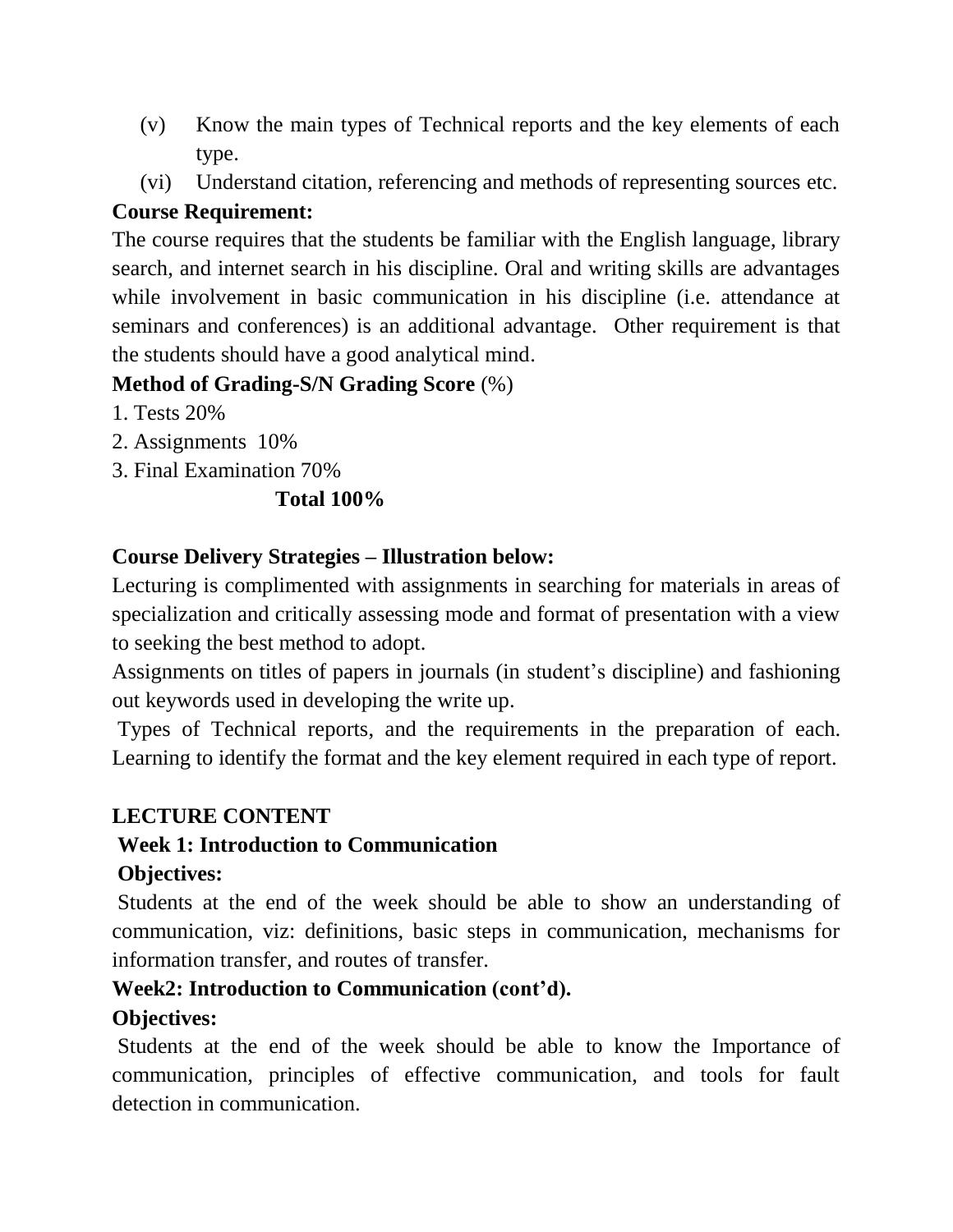Students should also be able to recognize the necessity of effective communication.

#### **Study Question:**

- 1. Give a detailed definition of Communication. Justify every item in your definition.
- 2. Oral communication a necessity in Engineering? Discuss.

## **Week 3: Engineering Communication I.**

## **Objectives:**

Students at the end of the week should be able to

- Define engineering Communication, its modes of delivery;
- Know the attributes of effective Technical **Communication**;
- Know the attributes of effective Technical **Communicator;**

## **Study Question:**

**1.** Discuss in details the attributes of effective communication and its communicator. (cite examples from your experience)

## **Week 4: Engineering Communication II**

## **Objectives:**

Students at the end of the week should be able to

- Identify poor communication;
- Know the barriers to effective communication;
- Know the components and function of a communication model.

## **Study Question:**

Choose an article from a major journal in your field of study. Evaluate the effectiveness of the article using the FIVE attributes discussed.

## **Week 5: Engineering Communication III**

## **Objectives:**

The students at the end of this week should be able to

- i. understand the basic principles of effective Technical writing;
- ii. Know the fundamental guiding principles of Technical writing.

## **Study Question:**

List and discuss in details the guiding principles of technical writing stating clearly the pitfalls to avoid.

## **Week 6: Styles in Technical writing.**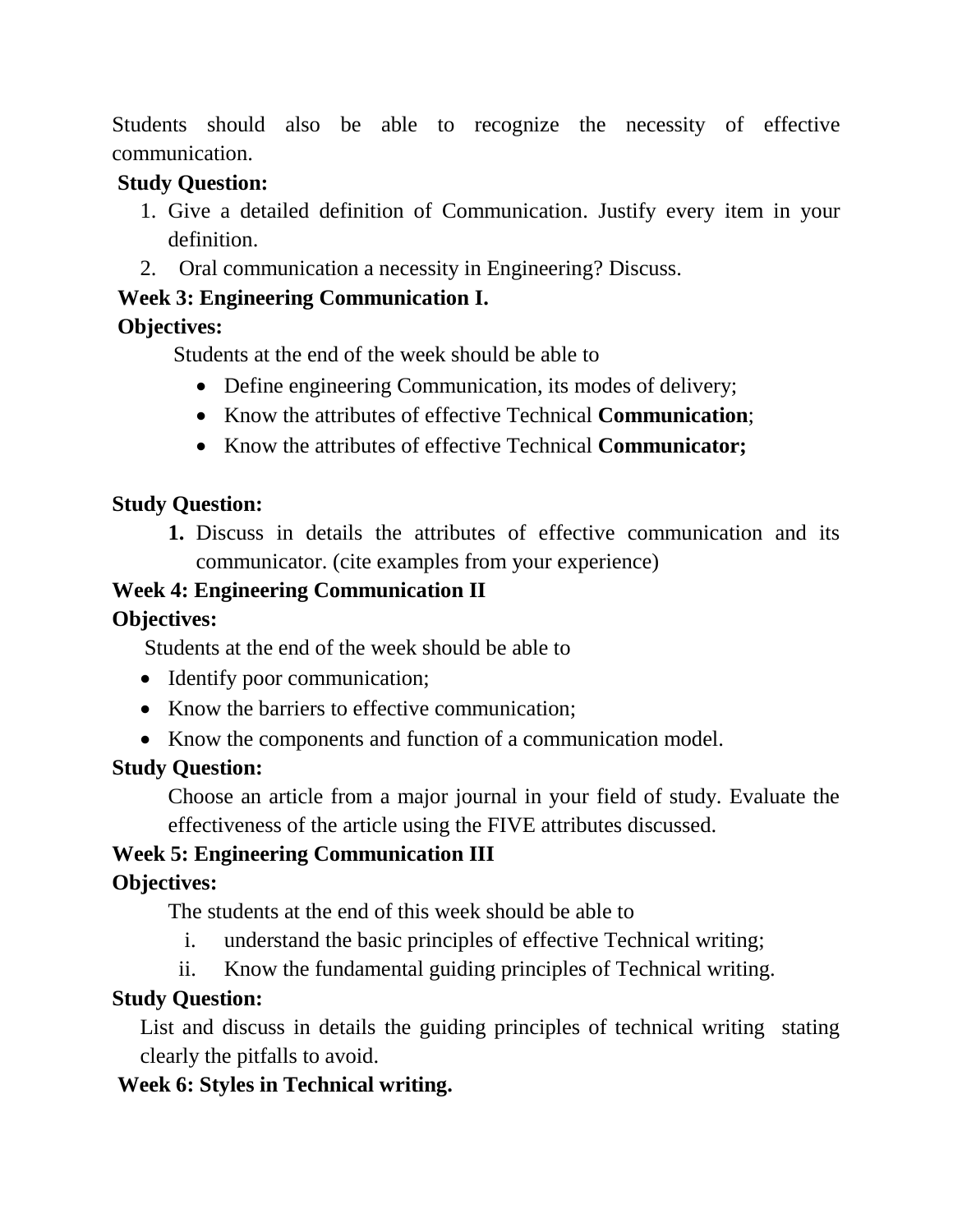#### **Objectives:**

The students at the end of the lectures for the week should be able to

- a) describe the component of at least one communication model.
- b) Know the approach to Technical writing style ;

#### **Study Question:**

Distinguish between 'Formal' and 'Conversational' writing style. Give example of each.

#### **Week 7: Main Elements of a Technical Report. Types of Report I**

# **Objectives:**

Students at the end of this week should be able to understand the function and elements of the following reports:

- 1. Dissertation,
- 2. Journal articles/ Conference, seminar & workshop proceedings
- 3. Project proposals.

## **Week 8: MID SEMESTER EXAMINATION**

# **Week 9: Types of Report II**

## **Objectives:**

Students at the end of this week should be able to understand the function and key elements of the following reports:

- 4. Feasibility reports
- 5. Design Reports
- 6. Tenders Reports

#### **Study Question:**

Discuss the relationship or linkage between the following reports stating the key elements.

# **Week 10: Types of Report III.**

## **Objectives:**

Students at the end of this week should be able to understand the function and key elements of the following reports:

7. Operation and Maintenance Manuals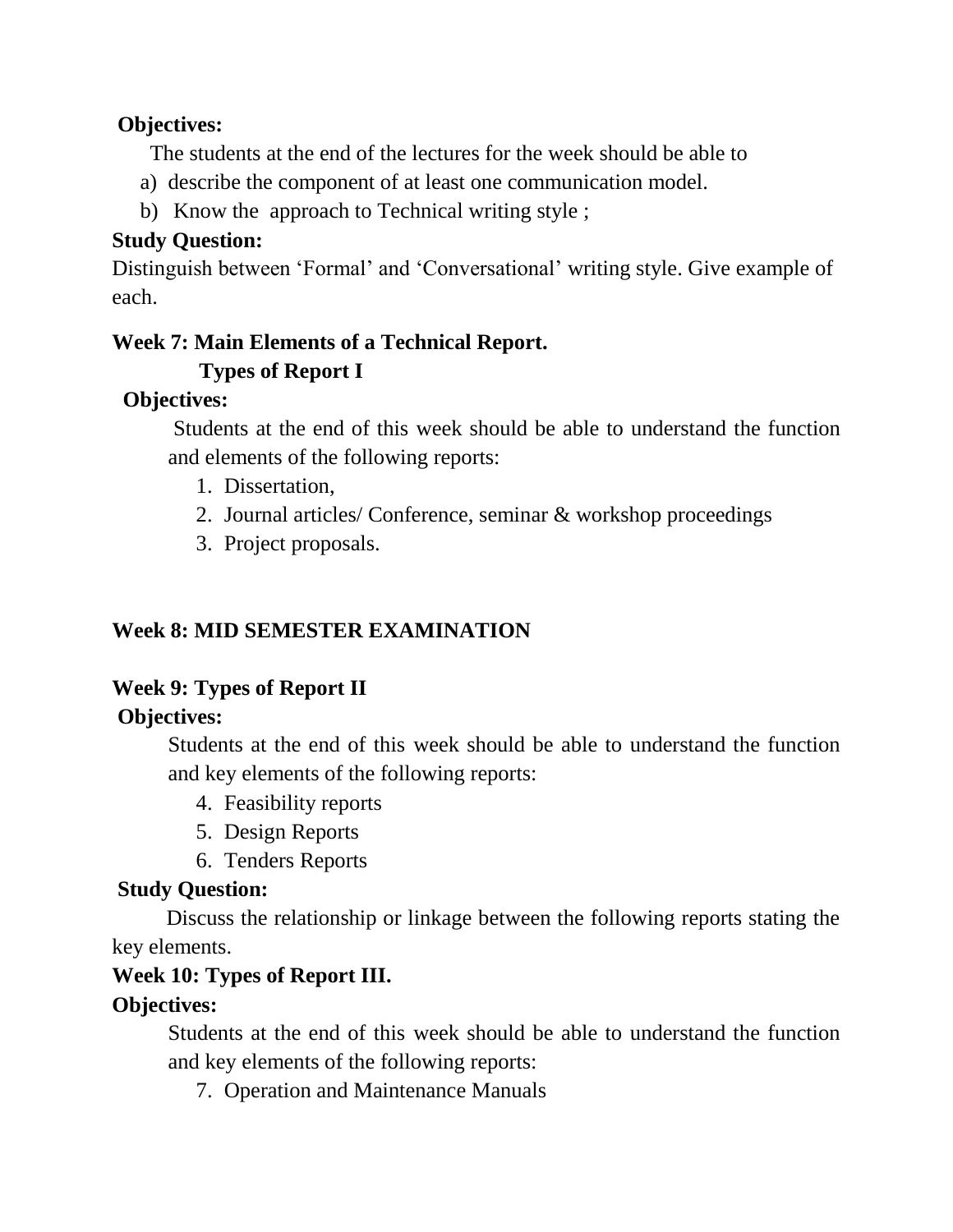- 8. Environmental Impact Assessment Reports
- 9. Environmental Audit.

#### **Study Question:**

Discuss the importance of an Operation and maintenance manual.

#### **Week 11: Key Elements of Technical Report I.**

#### **Objectives:**

The students at the end this week should be able to know in details the components of:

- i) Introduction
- ii) Literature Review and the
- iii) Importance of Key words.

#### **Assignment:**

 In your field of study, List 10 topics from your professional journal and write out the key words for each*.*

## **Week 12: Key Elements of Technical Report II.**

## **Objectives:**

The students at the end of this week should be able to know in details the components of:

- iv) Methodology
- v) Results and Discussions
- vi) Conclusions and Recommendations
- vii) Abstracts

# **Week 13: Oral communication and reading skills**

#### **Objectives**

The students at the end this week, the students' knowledge should be vast in Public speaking skills, multi-media presentation skills. Facilitator and participant skills in meetings. Negotiating skills. Idea-generating skills. Speaking and presentation involving media and telecommunications.

Effective reading skills: extracting main ideas and speed-reading, chunk/clusterreading and word-attack techniques of technical reading materials.